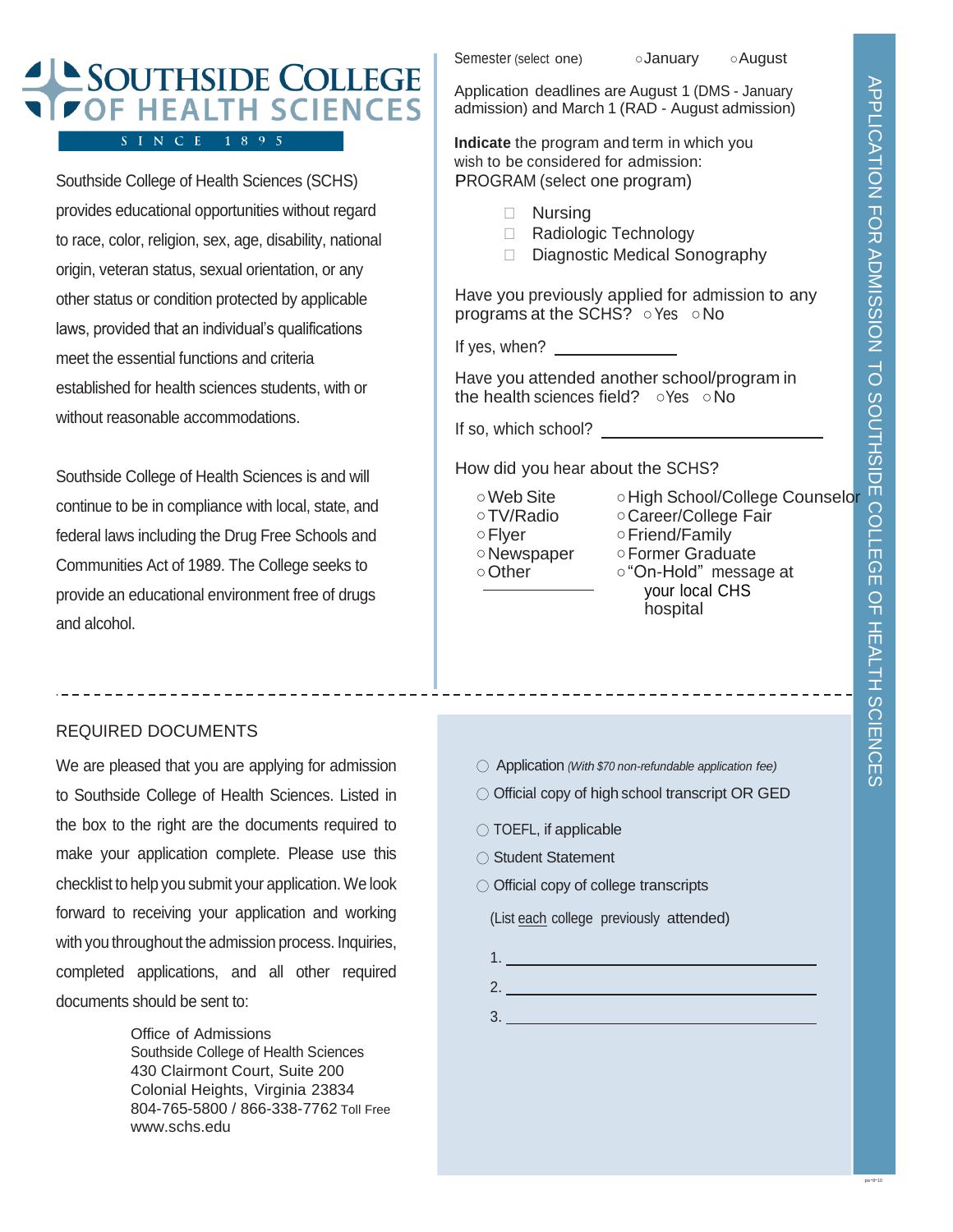#### **Please print (in ink) or type all information.**

#### PERSONAL INFORMATION

 $\sim$   $-$ 

|  | FULL NAME (LAST, FIRST, MIDDLE INITIAL, OTHER LAST NAMES) |  |
|--|-----------------------------------------------------------|--|
|--|-----------------------------------------------------------|--|

| <b>EMAIL ADDRESS</b>                                                                                                                                                                                                                                                                                                                                                                                                                                                                                                                                                                                                                      |
|-------------------------------------------------------------------------------------------------------------------------------------------------------------------------------------------------------------------------------------------------------------------------------------------------------------------------------------------------------------------------------------------------------------------------------------------------------------------------------------------------------------------------------------------------------------------------------------------------------------------------------------------|
| HOME ADDRESS (NUMBER AND STREET)                                                                                                                                                                                                                                                                                                                                                                                                                                                                                                                                                                                                          |
| CITY, STATE, ZIP CODE                                                                                                                                                                                                                                                                                                                                                                                                                                                                                                                                                                                                                     |
| MAILING ADDRESS (IF DIFFERENT FROM ABOVE)                                                                                                                                                                                                                                                                                                                                                                                                                                                                                                                                                                                                 |
|                                                                                                                                                                                                                                                                                                                                                                                                                                                                                                                                                                                                                                           |
| <b>TELEPHONE NUMBER</b><br>SOCIAL SECURITY NUMBER                                                                                                                                                                                                                                                                                                                                                                                                                                                                                                                                                                                         |
| <b>EMERGENCY CONTACT NAME</b><br>EMERGENCY CONTACT TELEPHONE NUMBER                                                                                                                                                                                                                                                                                                                                                                                                                                                                                                                                                                       |
| ARE YOU A U.S. CITIZEN?<br>IF NO, COUNTRY OF CITIZENSHIP                                                                                                                                                                                                                                                                                                                                                                                                                                                                                                                                                                                  |
| $\bigcirc$ YES<br>$\bigcirc$ NO                                                                                                                                                                                                                                                                                                                                                                                                                                                                                                                                                                                                           |
| ALIEN REGISTRATION NUMBER (IF APPLICABLE)                                                                                                                                                                                                                                                                                                                                                                                                                                                                                                                                                                                                 |
|                                                                                                                                                                                                                                                                                                                                                                                                                                                                                                                                                                                                                                           |
| HAVE YOU EVER BEEN ARRESTED, CHARGED, CONVICTED, PLED GUILTY OR PLED NOLO CONTENDERE OF ANY FEDERAL, STATE, OR<br>OTHER STATUTE/ORDINANCE CONSTITUTING A FELONY OR MISDEMEANOR (INCLUDING DRIVING UNDER THE INFLUENCE)?*<br>IF YES, PLEASE EXPLAIN IN AN ATTACHED LETTER. ( ) YES<br>$\odot$ NO                                                                                                                                                                                                                                                                                                                                           |
| * Information is subject to verification through a Criminal History Record check.                                                                                                                                                                                                                                                                                                                                                                                                                                                                                                                                                         |
| Attention Applicants: The Board of Health Professions "may refuse to admit a candidate to any examination, or may refuse to issue a license or certificate to any applicant"<br>based on a number of both criminal and/or unprofessional conduct reasons.                                                                                                                                                                                                                                                                                                                                                                                 |
| HAVE YOU EVER HELD A PROFESSIONAL LICENSE OR CERTIFICATE?<br>IF YES, WHAT TYPE?<br><b>TYPE</b><br>DATE<br><b>STATE</b>                                                                                                                                                                                                                                                                                                                                                                                                                                                                                                                    |
| ◯ YES<br>$()$ No                                                                                                                                                                                                                                                                                                                                                                                                                                                                                                                                                                                                                          |
| HAS THIS LICENSE EVER BEEN INVESTIGATED OR DISCIPLINED? IF YES, PLEASE EXPLAIN IN AN ATTACHED LETTER.                                                                                                                                                                                                                                                                                                                                                                                                                                                                                                                                     |
| $\bigcirc$ YES $\bigcirc$ NO                                                                                                                                                                                                                                                                                                                                                                                                                                                                                                                                                                                                              |
| ARE YOU A LICENSED PRACTICAL NURSE?<br>IF YES, WHAT SCHOOL DID YOU ATTEND?<br><b>GRADUATION DATE:</b>                                                                                                                                                                                                                                                                                                                                                                                                                                                                                                                                     |
| $\bigcirc$ YES<br>$\bigcirc$ NO                                                                                                                                                                                                                                                                                                                                                                                                                                                                                                                                                                                                           |
| HAVE YOU EVER APPLIED FOR LICENSURE OR<br>CERTIFICATION IN VIRGINIA OR ANOTHER STATE? () YES<br>$\bigcirc$ NO                                                                                                                                                                                                                                                                                                                                                                                                                                                                                                                             |
| IF YES, AND YOU TOOK THE LICENSING EXAMINATION, GIVE THE DATE, AND INDICATE WHETHER OR NOT YOU PASSED THE EXAMINATION.<br>$\bigcirc$ NO<br>$\bigcirc$ PRACTICAL NURSE<br>$\bigcirc$ NO<br>PASSED () YES<br>$\begin{picture}(150,10) \put(0,0){\vector(1,0){100}} \put(15,0){\vector(1,0){100}} \put(15,0){\vector(1,0){100}} \put(15,0){\vector(1,0){100}} \put(15,0){\vector(1,0){100}} \put(15,0){\vector(1,0){100}} \put(15,0){\vector(1,0){100}} \put(15,0){\vector(1,0){100}} \put(15,0){\vector(1,0){100}} \put(15,0){\vector(1,0){100}} \put(15,0){\vector(1,0){100}}$<br>PASSED OYES<br>$\bigcirc$ NO<br>$\bigcirc$ NO<br>DATE(S) |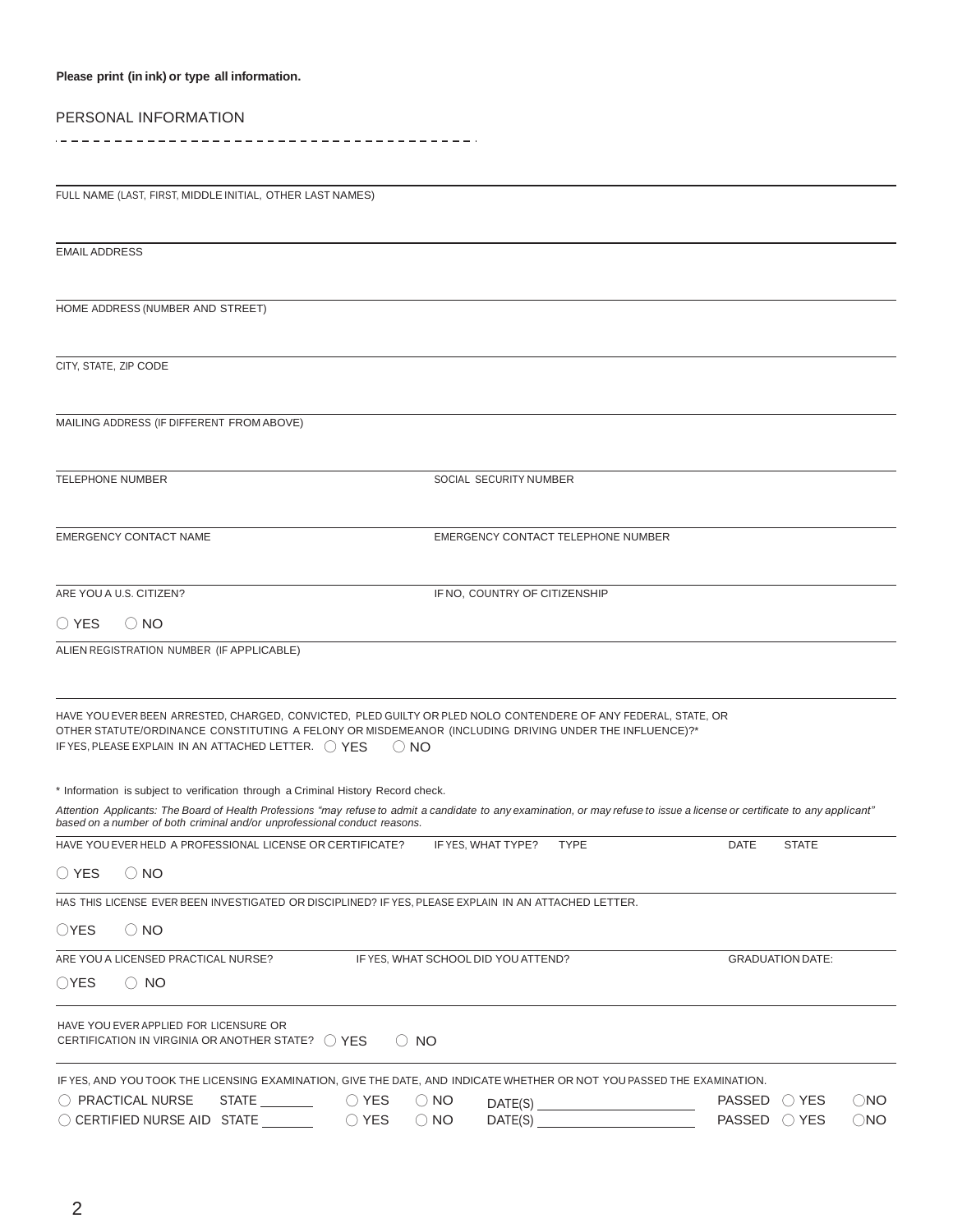| HAS YOUR LICENSE EVER BEEN?                                                                                                              |                                                                |
|------------------------------------------------------------------------------------------------------------------------------------------|----------------------------------------------------------------|
| $\bigcirc$ VOLUNTARILY SURRENDERED TO ANY LICENSING AUTHORITY?                                                                           | $\bigcirc$ YES<br>$\bigcirc$ NO                                |
| O PLACED ON PROBATION?<br>$\bigcirc$ YES<br>$\bigcirc$ NO                                                                                |                                                                |
| $\bigcirc$ SUSPENDED? $\bigcirc$ YES<br>$\bigcirc$ NO                                                                                    |                                                                |
| ◯ YES<br>$\bigcirc$ REVOKED?<br>$\bigcirc$ NO                                                                                            |                                                                |
| $\bigcirc$ OTHERWISE DISCIPLINED?<br>$\bigcirc$ YES<br>$\bigcirc$ NO                                                                     |                                                                |
| ○HAS YOUR PRACTICE EVER BEEN THE SUBJECT OF AN INVESTIGATION BY ANY LICENSING BOARD?                                                     | $\bigcirc$ YES<br>$\bigcirc$ NO                                |
| IF YOU ANSWERED YES TO ANY OF THE ABOVE QUESTIONS, PLEASE EXPLAIN IN DETAIL ON A SEPARATE PIECE OF PAPER AND ATTACH TO YOUR APPLICATION. |                                                                |
| HIGH SCHOOL HISTORY<br>Please request official transcripts from all schools attended.                                                    |                                                                |
|                                                                                                                                          |                                                                |
| HIGH SCHOOL LAST ATTENDED                                                                                                                | CITY/STATE                                                     |
| DATE OF GRADUATION                                                                                                                       | DATE OF GED OR EQUIVALENT (IF APPLICABLE)                      |
| POST-SECONDARY EDUCATION<br>(LIST ALL FORMAL EDUCATION BEYOND HIGH SCHOOL IN CHRONOLOGICAL ORDER)                                        | Please request official transcripts from all schools attended. |
|                                                                                                                                          |                                                                |
| NAME OF SCHOOL                                                                                                                           | CITY/STATE                                                     |
| DATES ATTENDED (MONTH/YEAR TO MONTH/YEAR)                                                                                                |                                                                |
| DEGREE/CREDITS RECEIVED:                                                                                                                 | DATE OF GRADUATION                                             |
| NAME OF SCHOOL                                                                                                                           | CITY/STATE                                                     |
| DATES ATTENDED (MONTH/YEAR TO MONTH/YEAR)                                                                                                |                                                                |
|                                                                                                                                          |                                                                |
| DEGREE/CREDITS RECEIVED:                                                                                                                 | DATE OF GRADUATION                                             |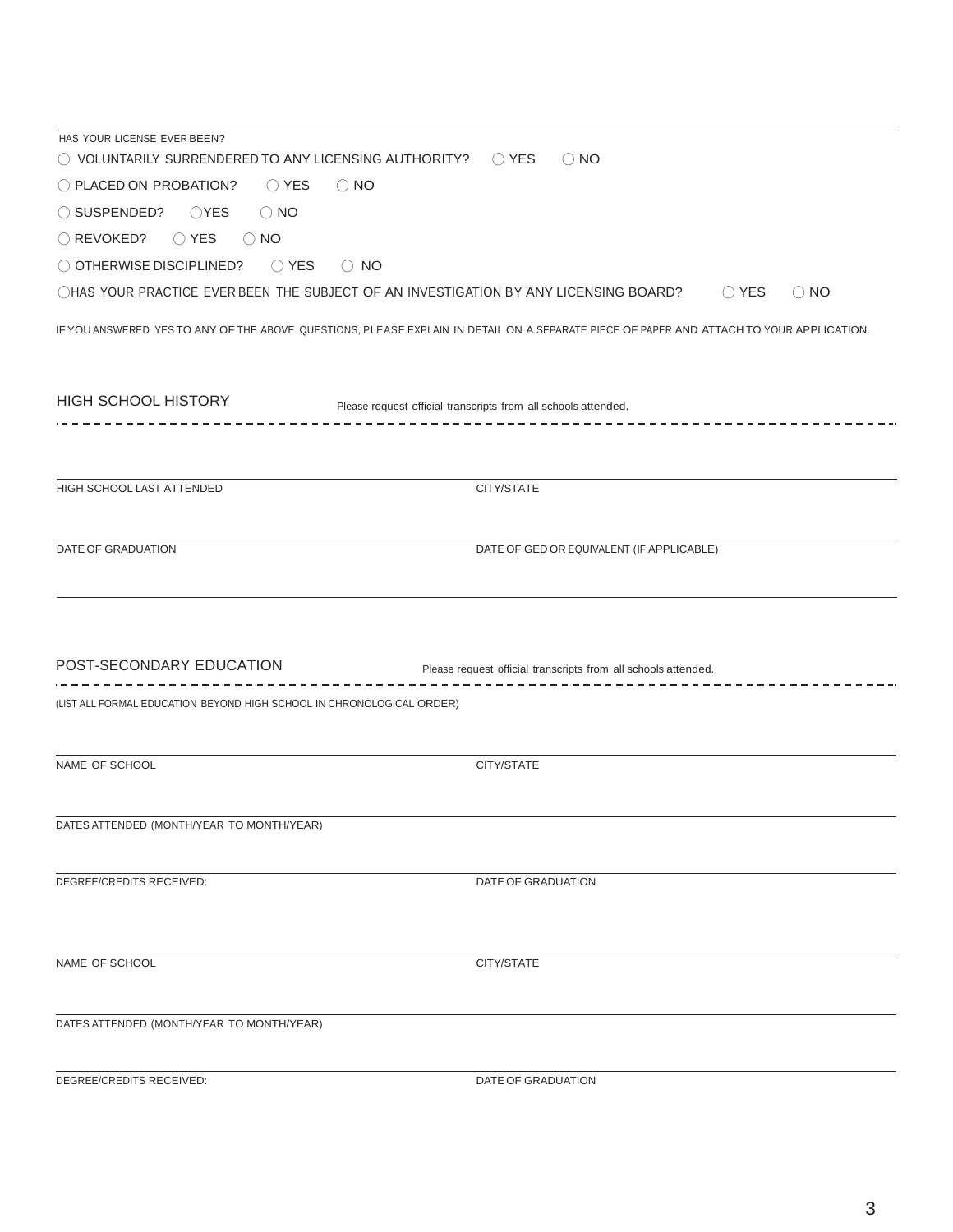# POST-SECONDARY EDUCATION (CONT.)

| NAME OF SCHOOL                                                                                                                  | CITY/STATE               |  |  |  |
|---------------------------------------------------------------------------------------------------------------------------------|--------------------------|--|--|--|
|                                                                                                                                 |                          |  |  |  |
| DATES ATTENDED (MONTH/YEAR TO MONTH/YEAR)                                                                                       |                          |  |  |  |
|                                                                                                                                 |                          |  |  |  |
| DEGREE/CREDITS RECEIVED:                                                                                                        | DATE OF GRADUATION       |  |  |  |
|                                                                                                                                 |                          |  |  |  |
|                                                                                                                                 |                          |  |  |  |
| NAME OF SCHOOL                                                                                                                  | CITY/STATE               |  |  |  |
|                                                                                                                                 |                          |  |  |  |
| DATES ATTENDED (MONTH/YEAR TO MONTH/YEAR)                                                                                       |                          |  |  |  |
| DEGREE/CREDITS RECEIVED:                                                                                                        | DATE OF GRADUATION       |  |  |  |
|                                                                                                                                 |                          |  |  |  |
|                                                                                                                                 |                          |  |  |  |
|                                                                                                                                 |                          |  |  |  |
| <b>EMPLOYMENT INFORMATION</b>                                                                                                   |                          |  |  |  |
|                                                                                                                                 |                          |  |  |  |
| PLEASE LIST EMPLOYMENT HISTORY IN CHRONOLOGICAL ORDER. BEGIN WITH PRESENT EMPLOYMENT. (ATTACH ADDITIONAL SHEETS, IF NECESSARY.) |                          |  |  |  |
|                                                                                                                                 |                          |  |  |  |
| NAME OF COMPANY/INSTITUTION                                                                                                     |                          |  |  |  |
|                                                                                                                                 |                          |  |  |  |
| <b>STREET ADDRESS</b>                                                                                                           |                          |  |  |  |
|                                                                                                                                 |                          |  |  |  |
| CITY/STATE/ZIP                                                                                                                  | (AREA CODE) PHONE NUMBER |  |  |  |
|                                                                                                                                 |                          |  |  |  |

IMMEDIATE SUPERVISOR/NAME AND TITLE

POSITION HELD MONTH/YEAR TO MONTH/YEAR

REASON FOR LEAVING: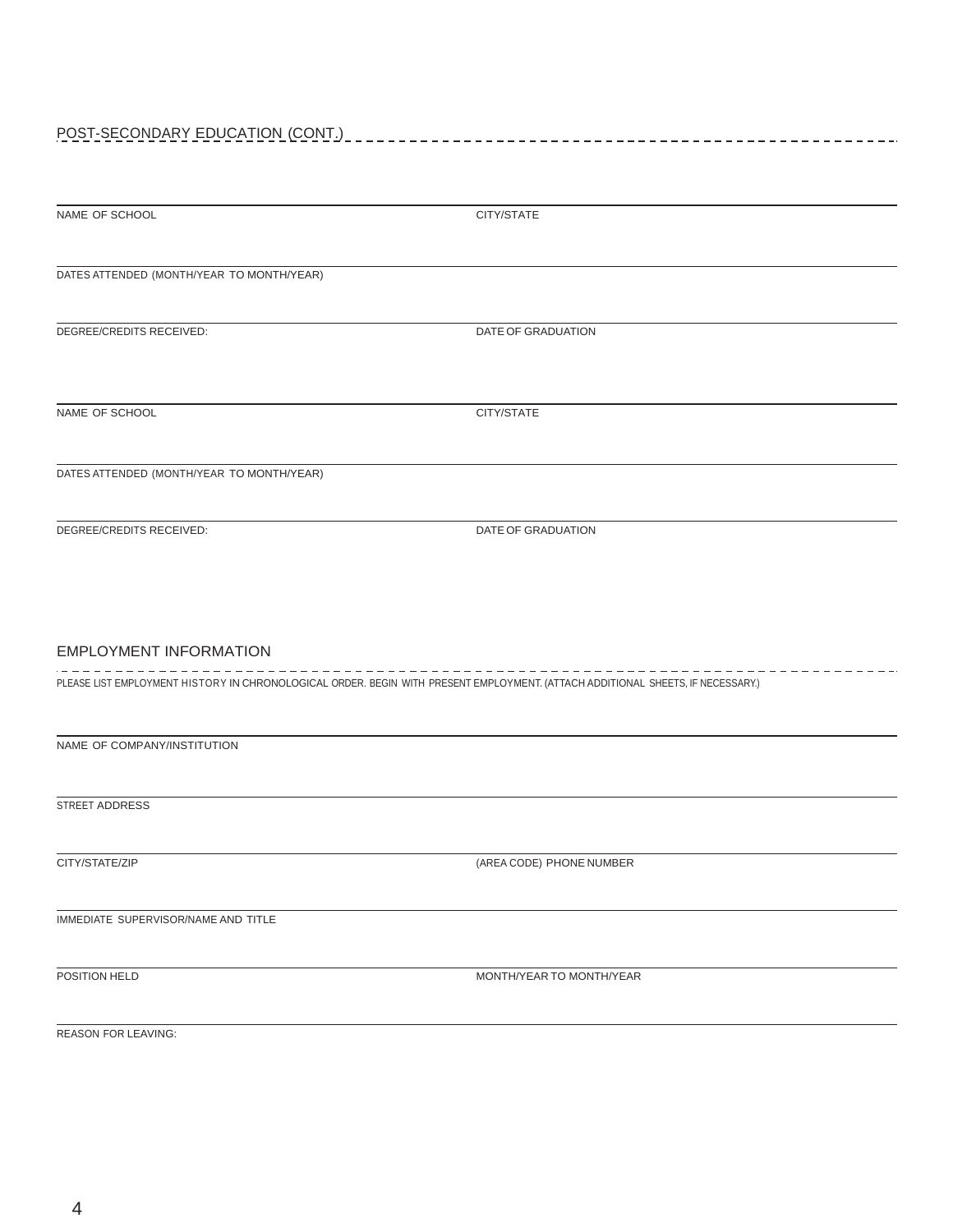#### EMPLOYMENT INFORMATION (CONT.) .composed a contract a consequence of the contract of the contract of the contract of the contract of the cont

| NAME OF COMPANY/INSTITUTION         |                          |
|-------------------------------------|--------------------------|
|                                     |                          |
|                                     |                          |
| STREET ADDRESS                      |                          |
|                                     |                          |
| CITY/STATE/ZIP                      | (AREA CODE) PHONE NUMBER |
|                                     |                          |
|                                     |                          |
| IMMEDIATE SUPERVISOR/NAME AND TITLE |                          |
|                                     |                          |
| POSITION HELD                       | MONTH/YEAR TO MONTH/YEAR |
|                                     |                          |
|                                     |                          |
| <b>REASON FOR LEAVING:</b>          |                          |
|                                     |                          |
|                                     |                          |
|                                     |                          |
| NAME OF COMPANY/INSTITUTION         |                          |
|                                     |                          |
| STREET ADDRESS                      |                          |
|                                     |                          |
|                                     |                          |
| CITY/STATE/ZIP                      | (AREA CODE) PHONE NUMBER |
|                                     |                          |
| IMMEDIATE SUPERVISOR/NAME AND TITLE |                          |
|                                     |                          |
|                                     |                          |
| POSITION HELD                       | MONTH/YEAR TO MONTH/YEAR |
|                                     |                          |
|                                     |                          |
| <b>REASON FOR LEAVING:</b>          |                          |
|                                     |                          |
|                                     |                          |

May we contact your past and present employers? <br>  $\bigcirc$  YES  $\bigcirc$  NO *If no, please explain in an attached letter.*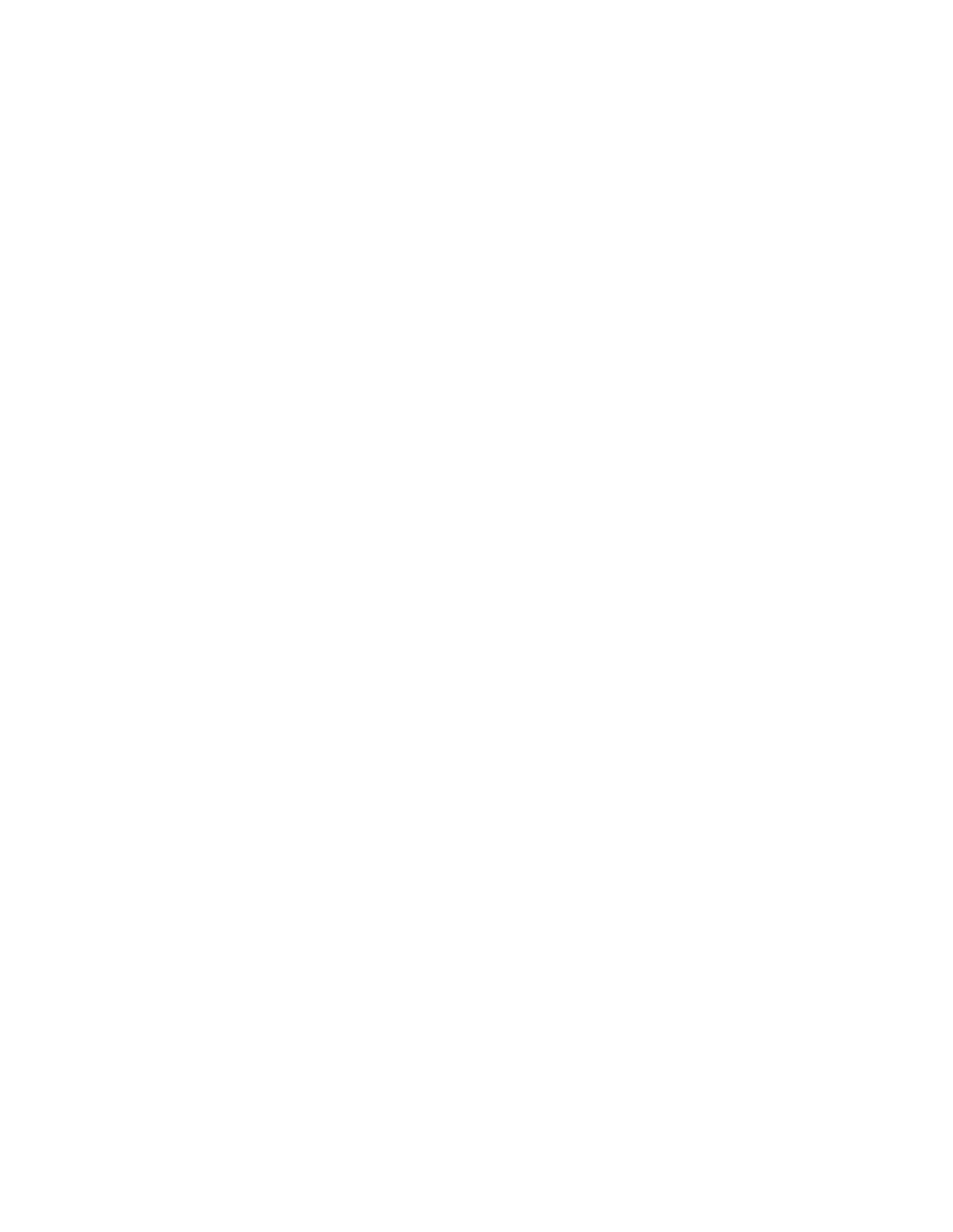### ALL APPLICANTS

### DRUG SCREEN AND CRIMINAL BACKGROUND CHECK

Applicants who are accepted into a program are required to take a urine drug screen and undergo a criminal background check prior to the first day of class. Applicants who refuse to offer this information will be denied entry into the program. Testing positive on the drug screen may disqualify a student from being admitted into a program. In addition, certain criminal activity may also disqualify a student from clinical participation. Failure to participate in clinical activity will result in students not being able to achieve the course outcomes, resulting in failure of the course and dismissal from a program.

Students will also be expected to submit to random drug testing required by clinical sites.

I understand the requirements of the drug screen and criminal background check and will comply.

#### APPLICANT'S SIGNATURE

Graduates of the Nursing program are eligible to apply to take the National Council Licensure Exam for Registered Nurses (NCLEX-RN).

Graduates of the Radiologic Technology program are eligible to apply to take the American Registry of Radiographic

#### Technologists'

National exam (ARRT) for certification and registration.

Graduates of Diagnostic Medical Sonography program are eligible to apply to the American Registry of Diagnostic Medical Sonographers (ARDMS) for examinations in physics and a specialty of their choice.

Completion of coursework and/or graduation from the program does not guarantee the student will be eligible to take his or her professional examination. Students who may have questions regarding their criminal background need to contact Student Services for further information.

Southside College of Health Sciences is not responsible for gainful employment of its graduates. It is the graduate's responsibility to seek employment opportunities. Graduation from a program does not guarantee employability.

#### **STATE REGULATIONS ON LICENSURE**

The practice of nursing is regulated by state laws. Questions concerning licensure in a specific state should be directed to that state's Board of Nursing. Applicants for nursing licensure in Virginia are required to notify the State Board of Nursing if they have:

- $\Box$  Been convicted of (or pled Nolo Contendere) to the violation of any federal, state, or other statute/ordinance constituting a felony or misdemeanor (including driving under the influence).
- $\Box$  Been hospitalized or received treatment for chemical dependency preceding application to complete the licensing examination.
- $\Box$  A mental or physical condition which could interfere with their ability to practice nursing.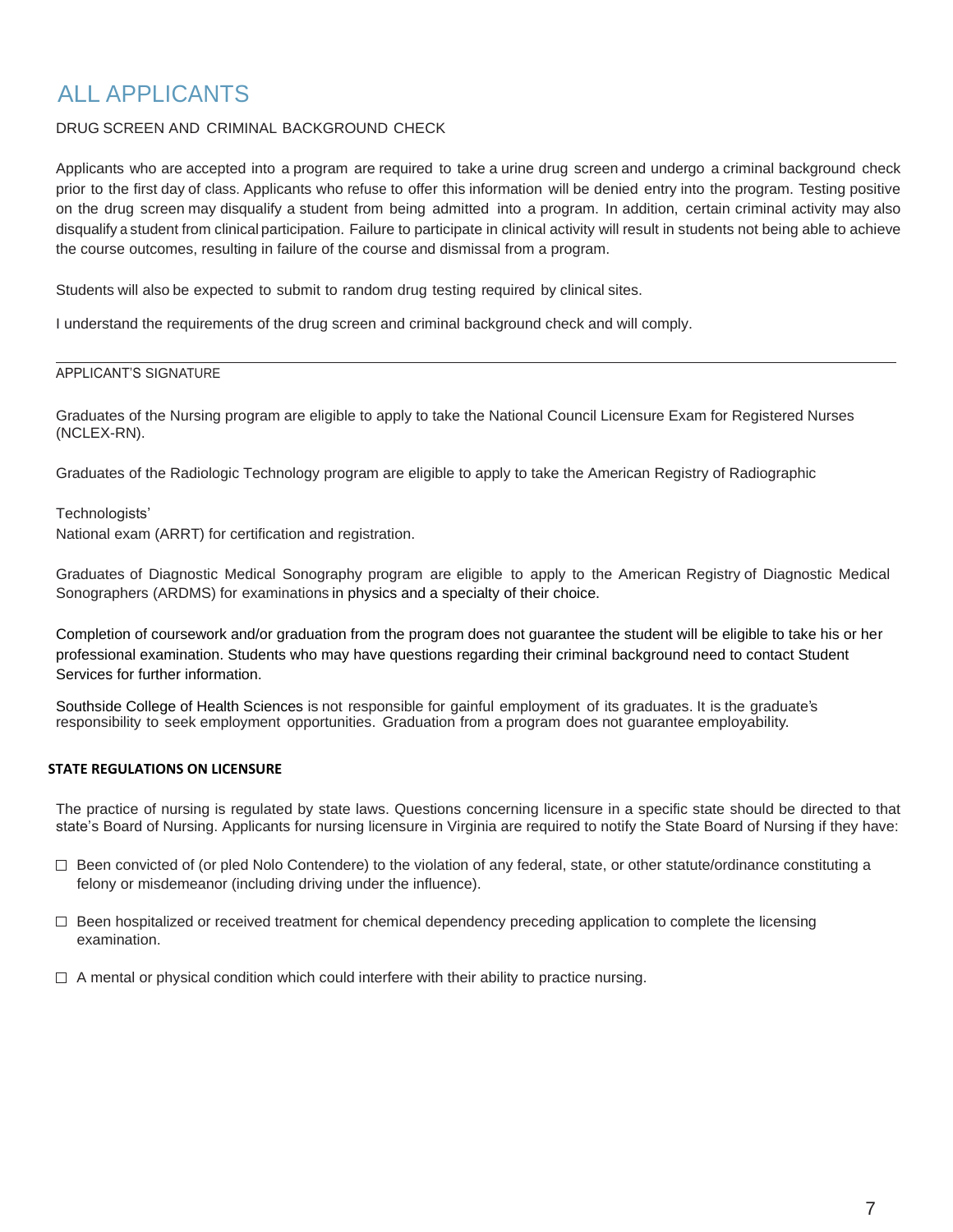## ALL APPLICANTS

### CERTIFICATION, ACKNOWLEDGEMENT AND AUTHORIZATION:

Please read the following statement carefully before signing.

I certify that the information contained in this application is true and complete. I understand that if I am found to have provided false or incomplete information on this application, the program may cancel my application or, if I have been accepted, remove me from the program.

I understand that if I am enrolled in the Southside College of Health Sciences, I will be subject to and required to abide by all of the College's policies, procedures and practices, including the substance abuse testing policy. I agree that I will abide by these policies, procedures and practices, including any that the College may add or modify during my enrollment.

I understand and acknowledge that the Southside College of Health Sciences has a legitimate need to know the details of my education and employment history in order to consider my application. I hereby authorize and request for my former schools, employers and other institutions or persons with information about my education and employment history to provide the SCHS any information or records the College may request. I hereby release from any liability of any kind any institution, company or person who provides such information or records.

Only an authorized degree-granting institution in which a student enrolls may determine whether the completed courses may be accepted for "college credit".

state read and understand the statement I, PRINT NAME HERE)

regarding credits in the catalog from Southside College of Health Sciences.

APPLICANT'S SIGNATURE

PRINT NAME DATE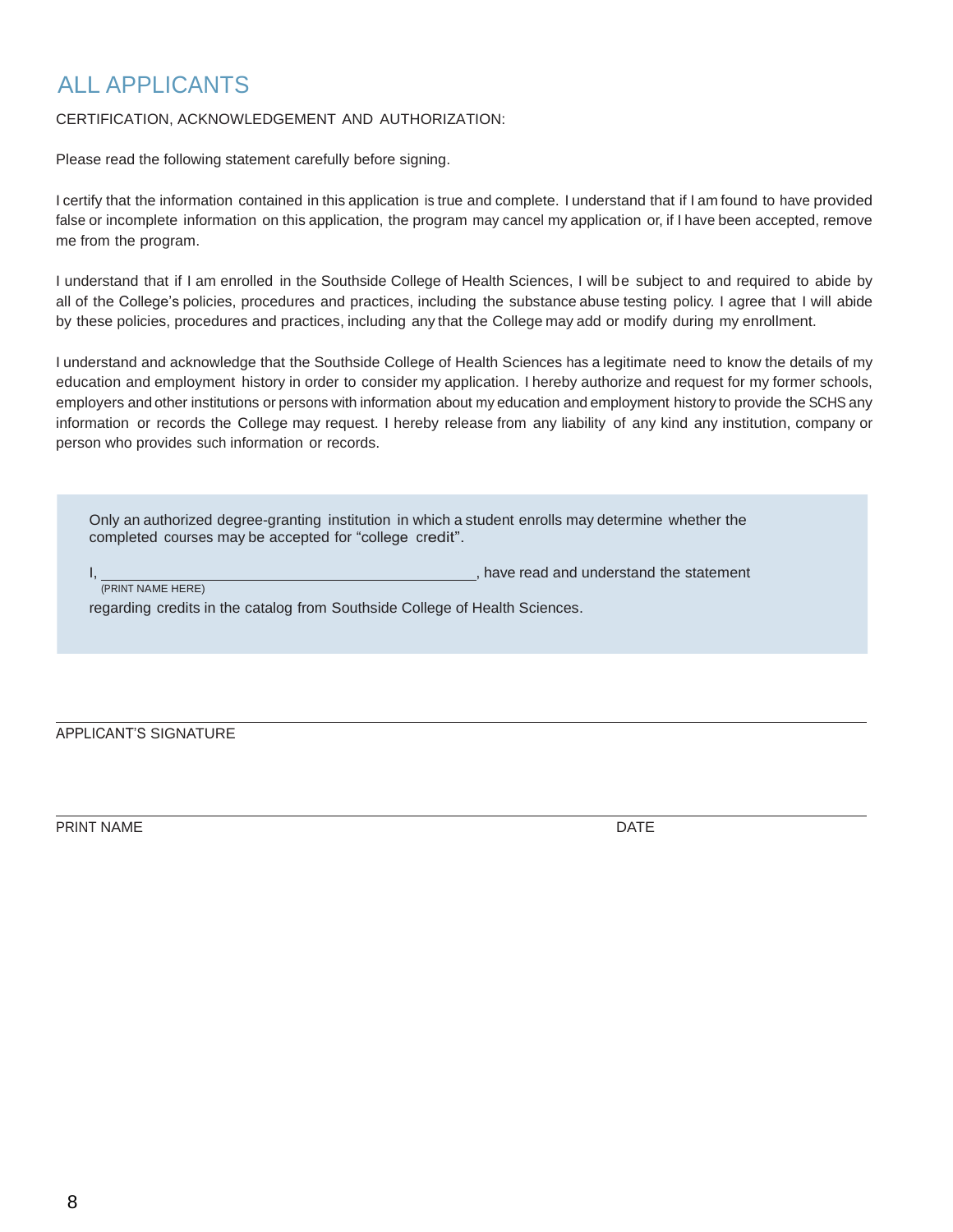Please write a brief essay describing yourself, your achievements, your experiences and activities, including awards, honors, volunteer or community service, your reasons for selecting nursing, radiologic technology, or diagnostic medical sonography as a career, your reason for choosing this school, and your plans and aspirations for the future.